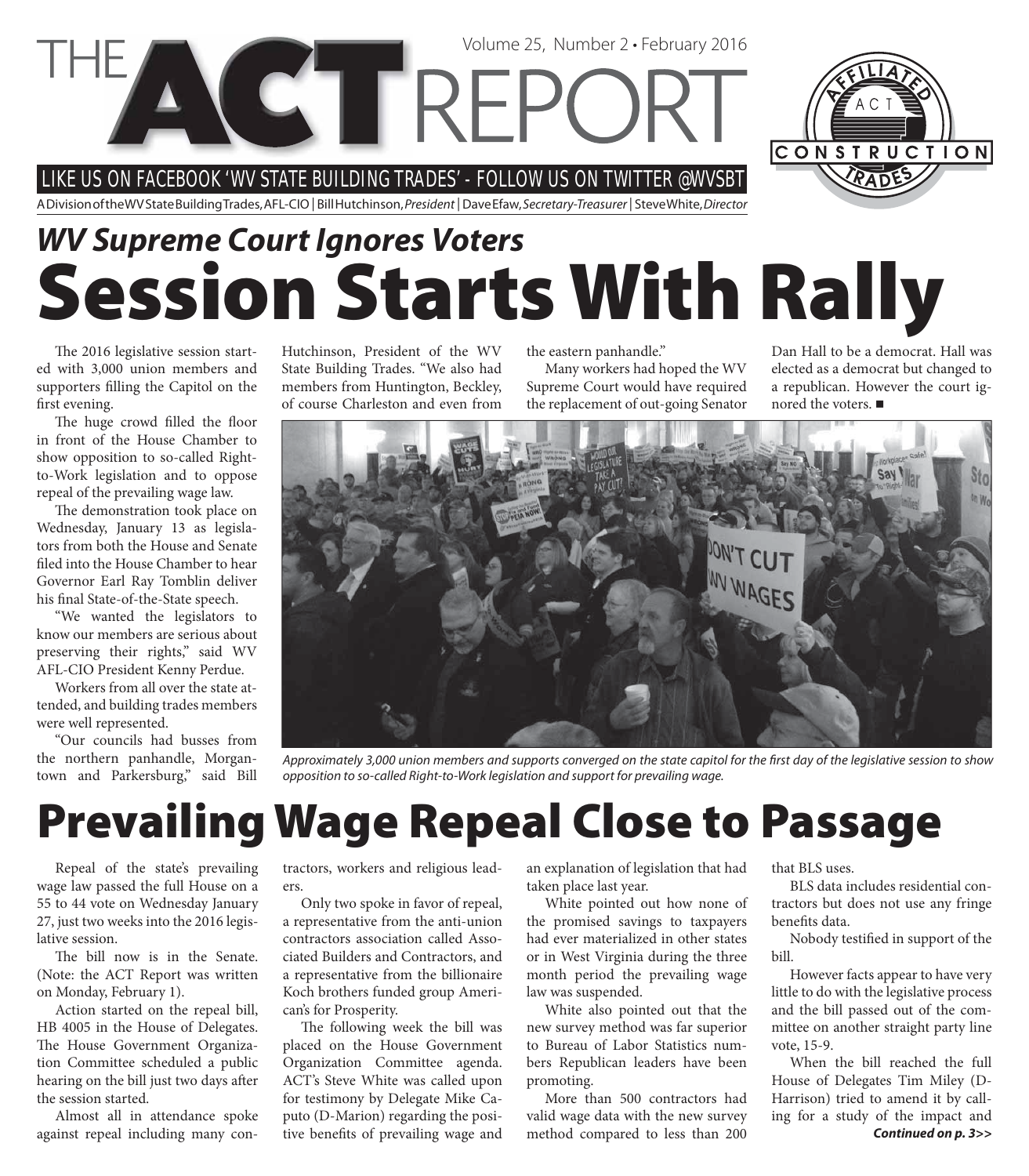# **So-Called Right-to-Work, Verge of Passage**

As the ACT Report goes to press the so-called Right-to-Work law has passed the Senate and is before the House of Delegates for a final vote.

During discussion on the bill SB 1 in the Senate Judiciary Committee Ken Hall, President of Teamsters Local 175 Charleston and General Secretary-Treasurer of the International Brotherhood of Teamsters was on hand to testify.

Hall explained the reality in Right-to-Work states, a very different picture than what RTW supporters promise. Hall repeatedly explained how unions are obligated to represent all workers in a bargaining unit and in RTW states many would get the benefits of union representation without paying any dues.

However in the end facts didn't seem to matter and the bill passed the committee on a straight party line vote.

Even though the bill is seen as major legislation it was sent to only one committee rather than two as had been the practice for many years.

A few days later the full Senate passed the bill by a single vote, 17-16, again along straight party lines.

The House Judiciary took up the bill on Friday, January 29 and passed it the same day however an amendment was made meaning the Senate will see the bill one more time.

The full House is expected to vote

on the bill on Thursday, February 4. It would then go back to the Senate to approve the amendment, then on to Governor Tomblin who is expected to veto it.

"This anti-worker legislation has been on a fast track and we simply have not found the votes to stop it," said Dave Efaw, Secretary-Treasurer of the WV State Building Trades.

But that doesn't mean the Trades and others from the labor movement, as well as many supporters, have given up.

An extensive education effort has been launched including TV commercials and digital advertising to get the word out about how so-called Right-to-Work laws lower wages and increase jobsite accidents.

Many contractors are also involved in the effort.

Lane Ferguson, President of Nitro Construction based in Putnam County not only testified against RTW at a public hearing he was on hand in the House Judiciary Committee as a witness opposing the bill.

"We have worked in right-towork states and the quality of the workforce is definitely not up to our standards," said Ferguson. "The proposed bill is telling my company how to negotiate our labor agreements, as a business person I am here to tell you we don't need it and don't want it."



Ken Hall, General Secretary-Treasurer of the International Brotherhood of Teamsters fields questions about so-called Right-to-Work in the Senate Judiciary Committee.



Nitro Construction President Lane Ferguson (standing at microphone) answers questions about RTW from House of Delegates members during a Judiciary Committee meeting. Ferguson strongly opposed the measure.

## **Parkersburg Iron Workers 787 JAC Take Apprenticeship Applications Wednesdays**

Iron Workers Local 787 Joint Apprenticeship Committee (JAC) takes applications for their program each Wednesday (excluding holidays).

Those interested must fill out the application at 303 Erickson Boulevard, Parkersburg in person, during regular business hours; 8:00 am – noon and 1:00 pm – 4:30 pm.

Applicants must provide proof they are at least 18 years old, capable of performing work of the Iron Worker trade, be a High School Graduate or have an equivalent certificate, have a valid driver's license, and pass an aptitude test given by the Parkersburg Workforce office.

In addition an applicant must live within Local 787's area for at least one year prior to applying. Local 787's area in Ohio includes the counties of Athens, Meigs, Morgan, Noble, and Washington; in West Virginia Calhoun, Doddridge, Gilmer, Jackson, Lewis, Mason, Pleasants, Ritchie, Roane, Upshur, Wirt and Wood Counties.

If selected a candidate must pass a

substance abuse test.

The Iron Workers Joint Apprenticeship Training Program teaches in the classroom as well as on the job. Classes are held evenings and Saturdays, allowing on-the-job learning while getting paid.

The goal is to educate new workers how to safely and efficiently perform all aspects of the trade including structural, ornamental, and reinforcing iron work, as well as mathematics, welding, and rigging.

The Apprenticeship is a four year

program with starting wages set at 50% of Journeyman scale with full benefits. Increases are given every six months until training is complete.

Applications will be kept on file for a year. No applicant will be rejected because of race, color, religion, national origin or sex. Iron Workers Local 787 JAC will take affirmative action to provide equal opportunities in apprenticeship.

For more information contact Brad Winans, Apprenticeship Coordinator, at 304-485-6231.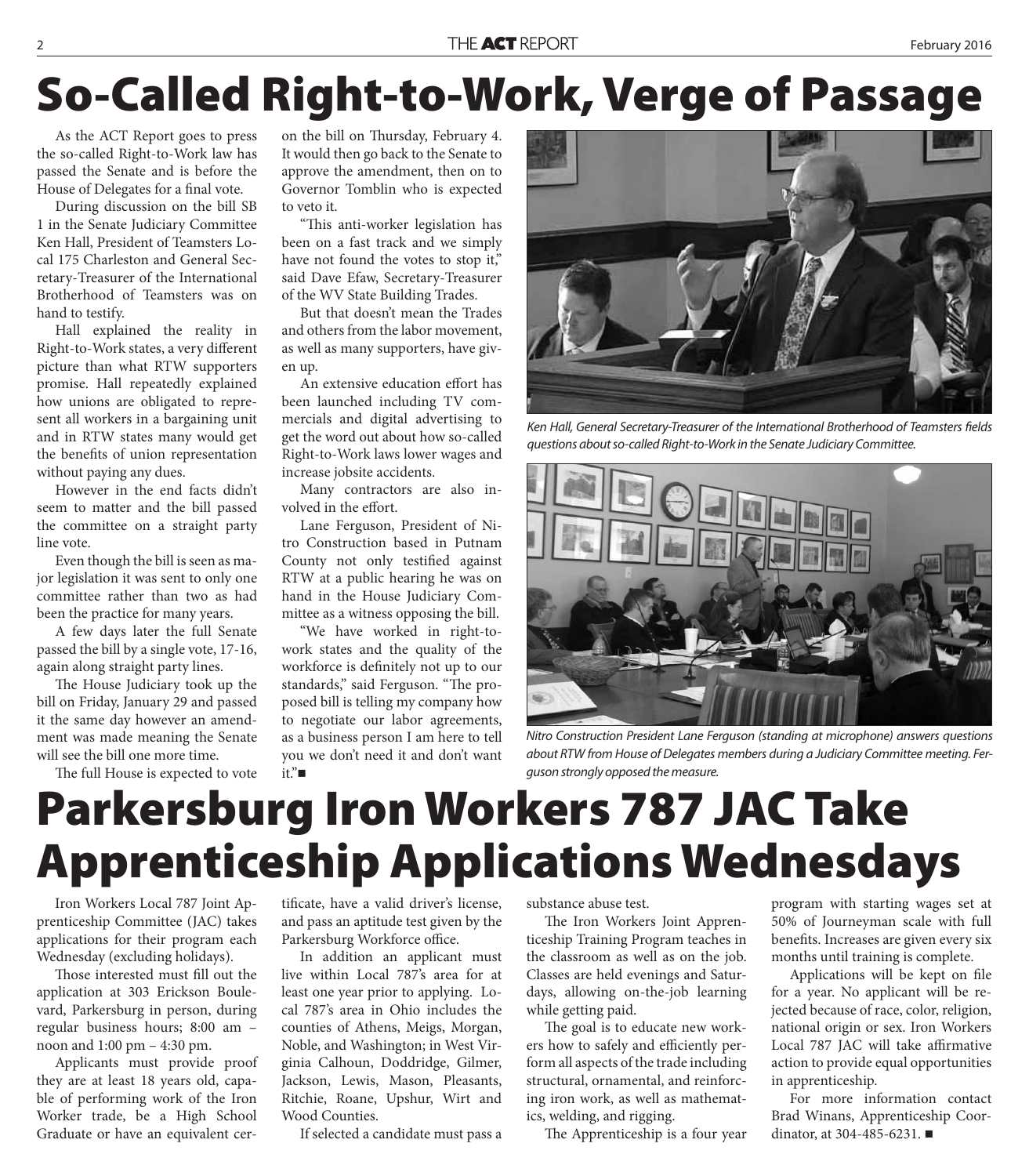# **Unfair Labor Practice by Westcon Settled**

An unfair labor practice complaint against the German owned construction company Billfinger-Westcon has been settled.

The company has agreed to inform all employees of their rights under the National Labor Relations Act by mailing them a notice.

According to the complaint filed by Operating Engineers Local 132 in July of last year, Westcon's "Project Manager Adam Miller threatened physical harm to the person and family of Local 132's Business Agent."

Westcon was working at Mark-West's Mobley facility in Wetzel County adding on to their existing gas processing facility.

Operating Engineers Business Agent Eran Molz was checking out the site where a number of contractors, both union and nonunion, were working.

project manager Miller. Miller also allegedly called Molz

to threaten him again and made a

### **FEDERAL LAW GIVES YOU THE RIGHT TO:**

- Form, join, or assist a union;
	- Choose a representative to bargain with us on your behalf;
- Act together with other employees for your benefit and protection;
- Choose not to engage in any of these protected activities.
- WE WILL NOT do anything to prevent you from exercising the above rights.
- WE WILL NOT threaten union organizers with physical harm in the presence of employees in order to discourage them from engaging in union activities.
- WE WILL NOT in any like or related matter interfere with your rights under Section 7 of the Act.

This notice was sent to all Westcon employees at their Mobley jobsite.

Molz went to the site office for Westcon and was threatened by the

point of telling Molz he knew where he and his family lived.

The complaint was filed with Region Six of the National Labor Relations Board based in Pittsburgh.

"We resolved the first issue, and it just so happens the Westcon project manager is no longer on the job," said Chuck Parker, Business Manager of Operating Engineers Local 132.

Related to the incident Operating Engineers Local 132 filed an additional Unfair Labor Practice Charge against site owner MarkWest after the company directed a union subcontractor to fire a union steward for Operating Engineers Local 132.

On January 4 the NLRB issued a complaint and notice of hearing against MarkWest Liberty Midstream & Resources LLC, and set a hearing date of March 17.

# *Prevailing Wage*

### *Continued from Page 1*

limiting the time of the repeal. The amendment was not allowed by the Speaker of the House Tim Armstead (R-Kanawha).

When the bill was up for final passage Del. Isaac Sponaugle (D-Pendleton) again tried to force an economic impact study be done and asked for a vote to force the Speaker to initiate one. That failed as well.

In the end the repeal bill passed the House 55-44 with all of the democrats and eight republicans voting against repeal.

The Senate quickly took up the bill, again with just one committee, on Monday February 1.

The bill passed out of the committee, with another straight party vote and will likely be voted on by the entire Senate on Friday February 5.

Governor Tomblin is expected to veto the bill but a veto override will only take a simple majority, in essence the same vote it takes to pass.

In West Virginia the only bill that requires a super majority to override is the budget.  $\blacksquare$ 



Trades members pack the House galleries during the debate on passage of the prevailing wage repeal bill, HB 4005.

| WEST VIRGINIA HOUSE OF DELEGATES                                                                                                                         |                                                                                                                                                     |                                                                                                                                                            |                                                                                                                                                        |
|----------------------------------------------------------------------------------------------------------------------------------------------------------|-----------------------------------------------------------------------------------------------------------------------------------------------------|------------------------------------------------------------------------------------------------------------------------------------------------------------|--------------------------------------------------------------------------------------------------------------------------------------------------------|
| Second Regular Session                                                                                                                                   |                                                                                                                                                     |                                                                                                                                                            |                                                                                                                                                        |
| <b>HB 4005</b>                                                                                                                                           |                                                                                                                                                     | Repealing prevailing hourly rate of<br>wages requirements                                                                                                  | 17<br>RCS#<br>1/27/2016<br>$3:01$ PM                                                                                                                   |
| <b>PASSAGE</b>                                                                                                                                           |                                                                                                                                                     |                                                                                                                                                            |                                                                                                                                                        |
|                                                                                                                                                          | <b>YEAS: 55</b><br><b>NAYS: 44</b>                                                                                                                  | NOT VOTING: 1                                                                                                                                              | <b>PASSED</b>                                                                                                                                          |
| <b>YEAS: 55</b>                                                                                                                                          |                                                                                                                                                     |                                                                                                                                                            |                                                                                                                                                        |
| Ambler<br>Anderson<br>Arvon<br>Atkinson<br>Azinger<br>Blair<br>Border<br>Butler<br>Cadle<br>Cooper<br>Cowles<br>Deem<br>Duke<br>Ellington                | Espinosa<br>Evans, A.<br>Evans, D.<br>Faircloth<br>Fast<br>Folk<br>Foster<br>Frich<br>Gearheart<br>Hamrick<br>Hill<br>Householder<br>Howell<br>Ihle | Ireland<br>Kessinger<br>Kurcaba<br>Lane<br>McCuskey<br>McGeehan<br>Miller<br>Moffatt<br>Nelson, E.<br>Nelson, J.<br>O'Neal<br>Overington<br>Rowan<br>Shott | Smith, R.<br>Sobonya<br>Stansbury<br>Statler<br>Summers<br>Upson<br>Walters<br>Waxman<br>Weld<br>Westfall<br>White, B.<br>Zatezalo<br>Speaker Armstead |
| <b>NAYS: 44</b><br><b>Bates</b><br><b>Blackwell</b><br>Boggs<br>Byrd<br>Campbell<br>Canterbury<br>Caputo<br>Eldridge<br>Ferro<br>Fleischauer<br>Fluharty | Guthrie<br>Hamilton<br>Hanshaw<br>Hartman<br>Hicks<br>Hornbuckle<br>Kelly<br>Longstreth<br>Lynch<br>Manchin<br>Marcum                               | Miley<br>Moore<br>Morgan<br>Moye<br>Perdue<br>Perry<br>Pethtel<br>Phillips, R.<br>Pushkin<br>Reynolds<br>Rodighiero                                        | Rohrbach<br>Romine<br>Rowe<br>Shaffer<br>Skinner<br>Smith, P.<br>Sponaugle<br>Storch<br>Trecost<br>Wagner<br>White, P.                                 |
| NOT VOTING: 1<br>Flanigan                                                                                                                                |                                                                                                                                                     |                                                                                                                                                            |                                                                                                                                                        |

All 36 democrat members of the House along with eight republicans voted against repeal of prevailing wage, but came up short defeating the measure. Nay is the correct vote.